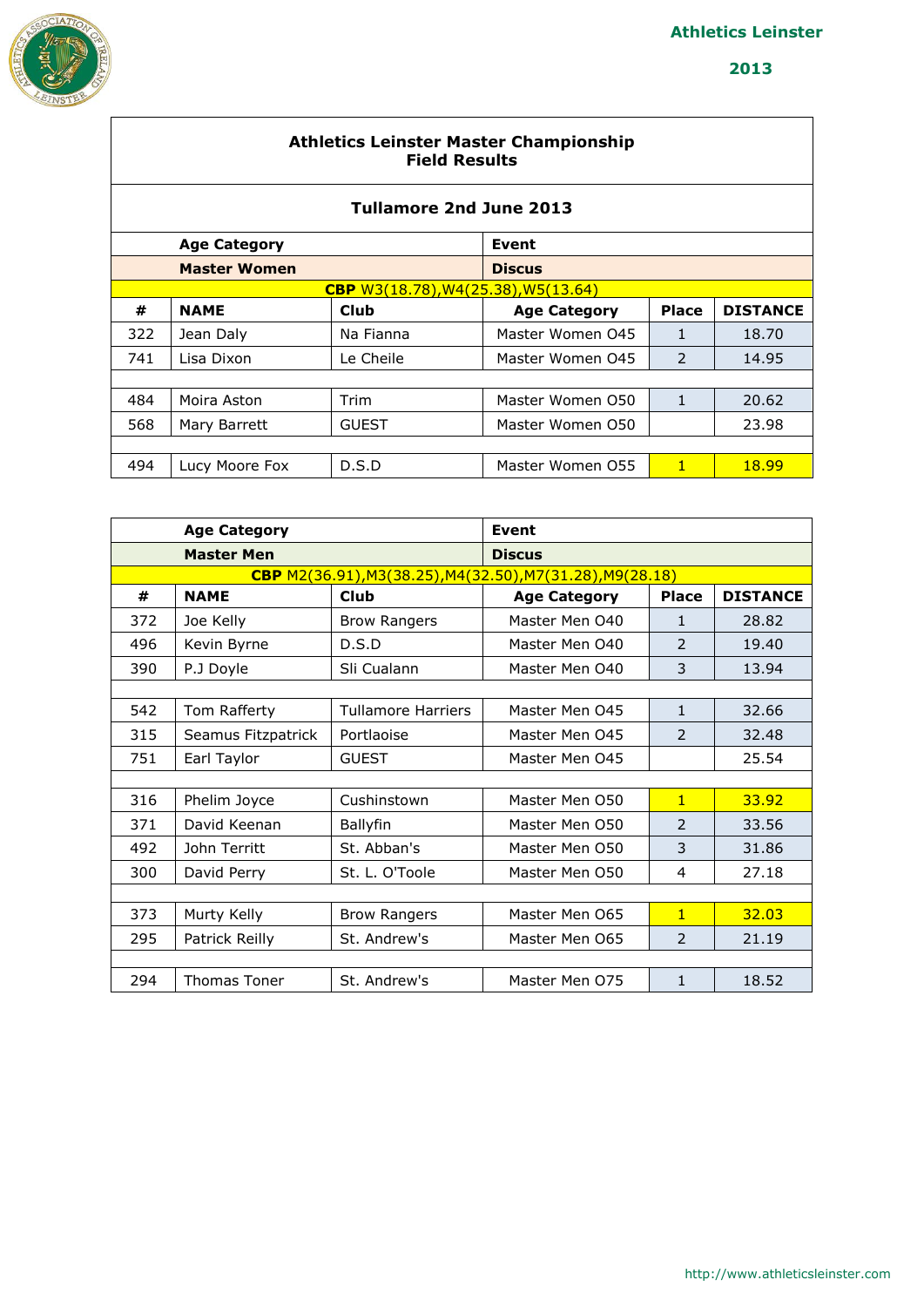

|     | <b>Age Category</b> |              | Event                                                 |              |                 |
|-----|---------------------|--------------|-------------------------------------------------------|--------------|-----------------|
|     | <b>Master Women</b> |              | <b>Hammer</b>                                         |              |                 |
|     |                     |              | <b>CBP</b> W2(36.44), W3(29.96), W4(27.36), W5(28.03) |              |                 |
| #   | <b>NAME</b>         | Club         | <b>Age Category</b>                                   | <b>Place</b> | <b>DISTANCE</b> |
| 285 | Verena Fenlon       | St. Joseph's | Master Women 040                                      |              | 21.49           |
|     |                     |              |                                                       |              |                 |
| 322 | Jean Daly           | Na Fianna    | Master Women 045                                      |              | 20.14           |
|     |                     |              |                                                       |              |                 |
| 484 | Moira Aston         | Trim         | Master Women 050                                      | $\mathbf{1}$ | 29.57           |
|     |                     |              |                                                       |              |                 |
| 494 | Lucy Moore Fox      | D.S.D        | Master Women 055                                      |              | 27.18           |

|     | <b>Age Category</b> |                     | <b>Event</b>                                                                           |              |                 |
|-----|---------------------|---------------------|----------------------------------------------------------------------------------------|--------------|-----------------|
|     | <b>Master Men</b>   |                     | <b>Hammer</b>                                                                          |              |                 |
|     |                     |                     | <b>CBP</b> M2(40.31), M3(32.74), M4(41.46), M5(38.28), M6(37.29), M7(44.75), M9(28.64) |              |                 |
| #   | <b>NAME</b>         | <b>Club</b>         | <b>Age Category</b>                                                                    | <b>Place</b> | <b>DISTANCE</b> |
| 372 | Joe Kelly           | <b>Brow Rangers</b> | Master Men 040                                                                         | 1            | 29.94           |
|     |                     |                     |                                                                                        |              |                 |
| 315 | Seamus Fitzpatrick  | Portlaoise          | Master Men 045                                                                         | $\mathbf{1}$ | 26.84           |
| 542 | Thomas Raffrety     | Tullamore Harriers  | Master Men 045                                                                         | 2            | 23.04           |
|     |                     |                     |                                                                                        |              |                 |
| 492 | John Territt        | St. Abban's         | Master Men 050                                                                         | $\mathbf{1}$ | 32.26           |
|     |                     |                     |                                                                                        |              |                 |
| 552 | Eamonn McEvoy       | Menapians           | Master Men 055                                                                         | $\mathbf{1}$ | 28.80           |
|     |                     |                     |                                                                                        |              |                 |
| 233 | Tom Feighery        | Tullamore Harriers  | Master Men 060                                                                         | 1            | 23.67           |
|     |                     |                     |                                                                                        |              |                 |
| 373 | Murty Kelly         | <b>Brow Rangers</b> | Master Men 065                                                                         | $\mathbf{1}$ | 26.61           |
|     |                     |                     |                                                                                        |              |                 |
| 294 | Thomas Toner        | St. Andrew's        | Master Men 075                                                                         | 1            | 28.19           |

| <b>Age Category</b> |                     |                                     | Event               |              |                 |
|---------------------|---------------------|-------------------------------------|---------------------|--------------|-----------------|
|                     | <b>Master Women</b> |                                     | <b>High Jump</b>    |              |                 |
|                     |                     | CBP $W3(1.30)$ , $W4(1.35)W5(1.20)$ |                     |              |                 |
| #                   | <b>NAME</b>         | <b>Club</b>                         | <b>Age Category</b> | <b>Place</b> | <b>DISTANCE</b> |
| 526                 | Siobheal Cummins    | Ratoath Ms.                         | Master Women 045    | 1            | 1.45            |
|                     |                     |                                     |                     |              |                 |
| 262                 | Finola Moone        | Celbridge                           | Master Women 050    | 1            | 1.20            |
| 568                 | Mary Barrett        | <b>GUEST</b>                        | Master Women 050    |              | 1.25            |
|                     |                     |                                     |                     |              |                 |
| 494                 | Lucy Moore Fox      | D.S.D                               | Master Women 055    |              | 1.20            |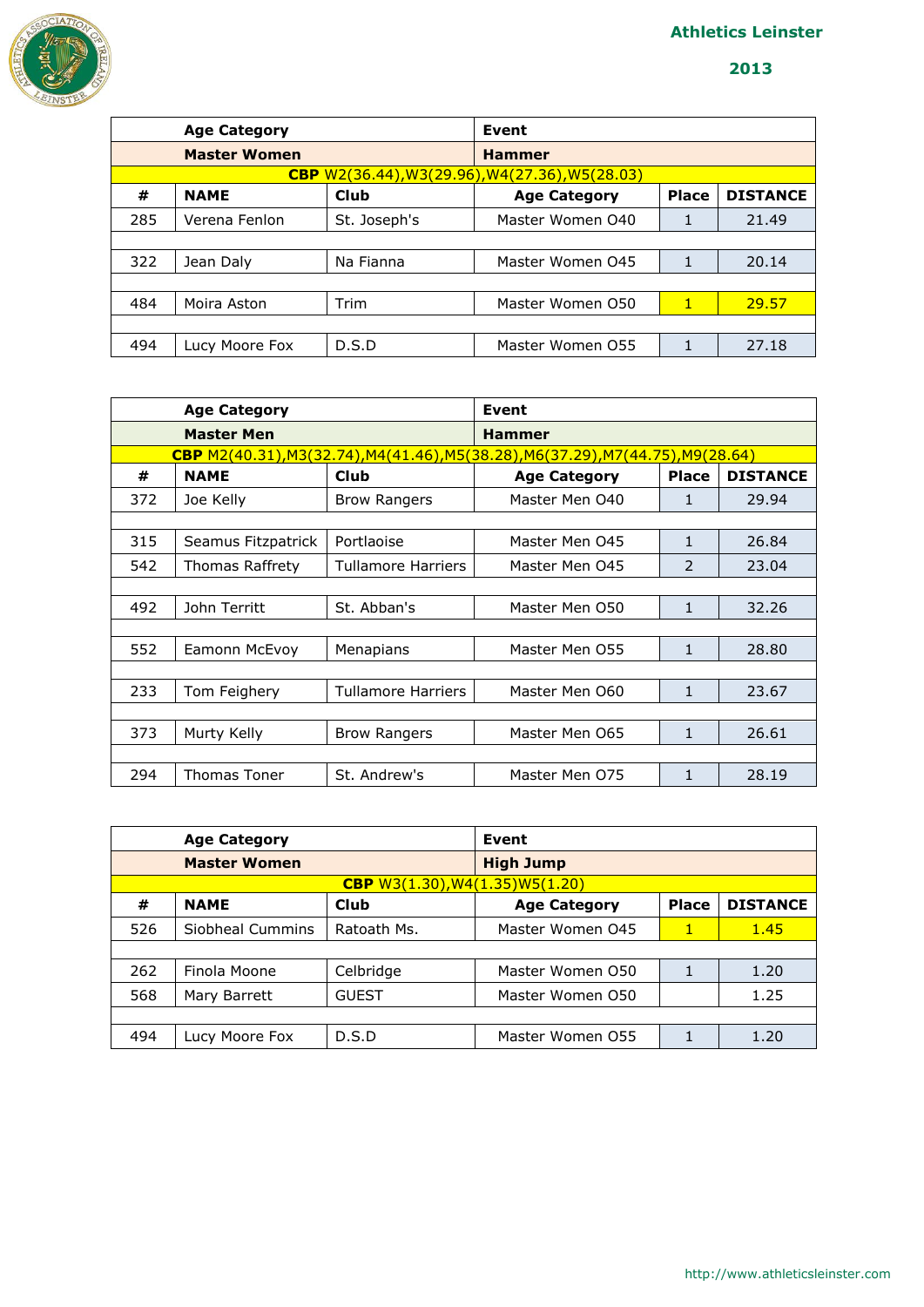

|     | <b>Age Category</b> |                | Event                                                 |                          |                 |
|-----|---------------------|----------------|-------------------------------------------------------|--------------------------|-----------------|
|     | <b>Master Men</b>   |                | <b>High Jump</b>                                      |                          |                 |
|     |                     |                | CBP $M2(1.68)$ , $M3(1.40)$ , $M4(1.47)$ , $M6(1.10)$ |                          |                 |
| #   | <b>NAME</b>         | Club           | <b>Age Category</b>                                   | <b>Place</b>             | <b>DISTANCE</b> |
| 496 | Kevin Byrne         | D.S.D          | Master Men 040                                        | 1                        | 1.60            |
| 363 | Des Walsh           | Le Cheile      | Master Men 040                                        | 2                        | 1.35            |
|     |                     |                |                                                       |                          |                 |
| 265 | Michael Tynan       | Celbridge      | Master Men 045                                        | $\mathbf{1}$             | 1.40            |
|     |                     |                |                                                       |                          |                 |
| 493 | John McCurrick      | D.S.D          | Master Men 050                                        | 1                        | 1.40            |
| 290 | Pat Power           | St. Joseph's   | Master Men O50                                        | $\overline{\phantom{a}}$ | 1.25            |
|     |                     |                |                                                       |                          |                 |
| 296 | Willie O'Toole      | St. L. O'Toole | Master Men 060                                        | 1                        | 1.30            |

| <b>Age Category</b> |                     |                                    | Event               |              |                 |  |  |
|---------------------|---------------------|------------------------------------|---------------------|--------------|-----------------|--|--|
|                     | <b>Master Women</b> |                                    | <b>Long Jump</b>    |              |                 |  |  |
|                     |                     | <b>CBP</b> $W1(4.88)$ , $W4(3.68)$ |                     |              |                 |  |  |
| #                   | <b>NAME</b>         | Club                               | <b>Age Category</b> | <b>Place</b> | <b>DISTANCE</b> |  |  |
| 260                 | Andrea Fleicher     | Celbridge                          | Master Women 035    |              | 3.73            |  |  |
| 509                 | Lisa Connolly       | Dunleer                            | Master Women 035    |              | 3.46            |  |  |
|                     |                     |                                    |                     |              |                 |  |  |
| 262                 | Finola Moone        | Celbridge                          | Master Women 050    |              | 3.89            |  |  |

| <b>Age Category</b> |                   | Event                  |                                                                    |                          |                 |
|---------------------|-------------------|------------------------|--------------------------------------------------------------------|--------------------------|-----------------|
|                     | <b>Master Men</b> |                        | <b>Long Jump</b>                                                   |                          |                 |
|                     |                   |                        | CBP $M1(5.74)$ , $M2(5.86)$ , $M3(5.45)$ , $M4(5.71)$ , $M6(3.62)$ |                          |                 |
| #                   | <b>NAME</b>       | Club                   | <b>Age Category</b>                                                | <b>Place</b>             | <b>DISTANCE</b> |
| 317                 | Jonathan McCabe   | Boyne                  | Master Men 035                                                     | 1                        | 5.27            |
| 274                 | Graham Deane      | Crookstown M/V         | Master Men 035                                                     | $\mathcal{P}$            | 4.53            |
|                     |                   |                        |                                                                    |                          |                 |
| 496                 | Kevin Byrne       | D.S.D                  | Master Men 040                                                     | $\mathbf{1}$             | 4.97            |
| 363                 | Des Walsh         | Le Cheile              | Master Men 040                                                     | $\mathcal{P}$            | 4.21            |
|                     |                   |                        |                                                                    |                          |                 |
| 386                 | Gavin Kelly       | <b>United Striders</b> | Master Men 045                                                     | $\mathbf{1}$             | 4.28            |
|                     |                   |                        |                                                                    |                          |                 |
| 290                 | Pat Power         | St. Joseph's           | Master Men O50                                                     | $\mathbf{1}$             | 4.41            |
| 300                 | David Perry       | St. L. O'Toole         | Master Men O50                                                     | $\overline{\phantom{a}}$ | 4.18            |
|                     |                   |                        |                                                                    |                          |                 |
| 296                 | Willie O'Toole    | St. L. O'Toole         | Master Men 060                                                     | $\mathbf{1}$             | 3.82            |

|     | <b>Age Category</b> |       | Event               |              |                 |  |  |
|-----|---------------------|-------|---------------------|--------------|-----------------|--|--|
|     | <b>Master Men</b>   |       | <b>Pole Vault</b>   |              |                 |  |  |
|     | CBP $M2(N/A)$       |       |                     |              |                 |  |  |
| #   | <b>NAME</b>         | Club  | <b>Age Category</b> | <b>Place</b> | <b>DISTANCE</b> |  |  |
| 496 | Kevin Byrne         | D.S.D | Master Men 040      |              | 2.80            |  |  |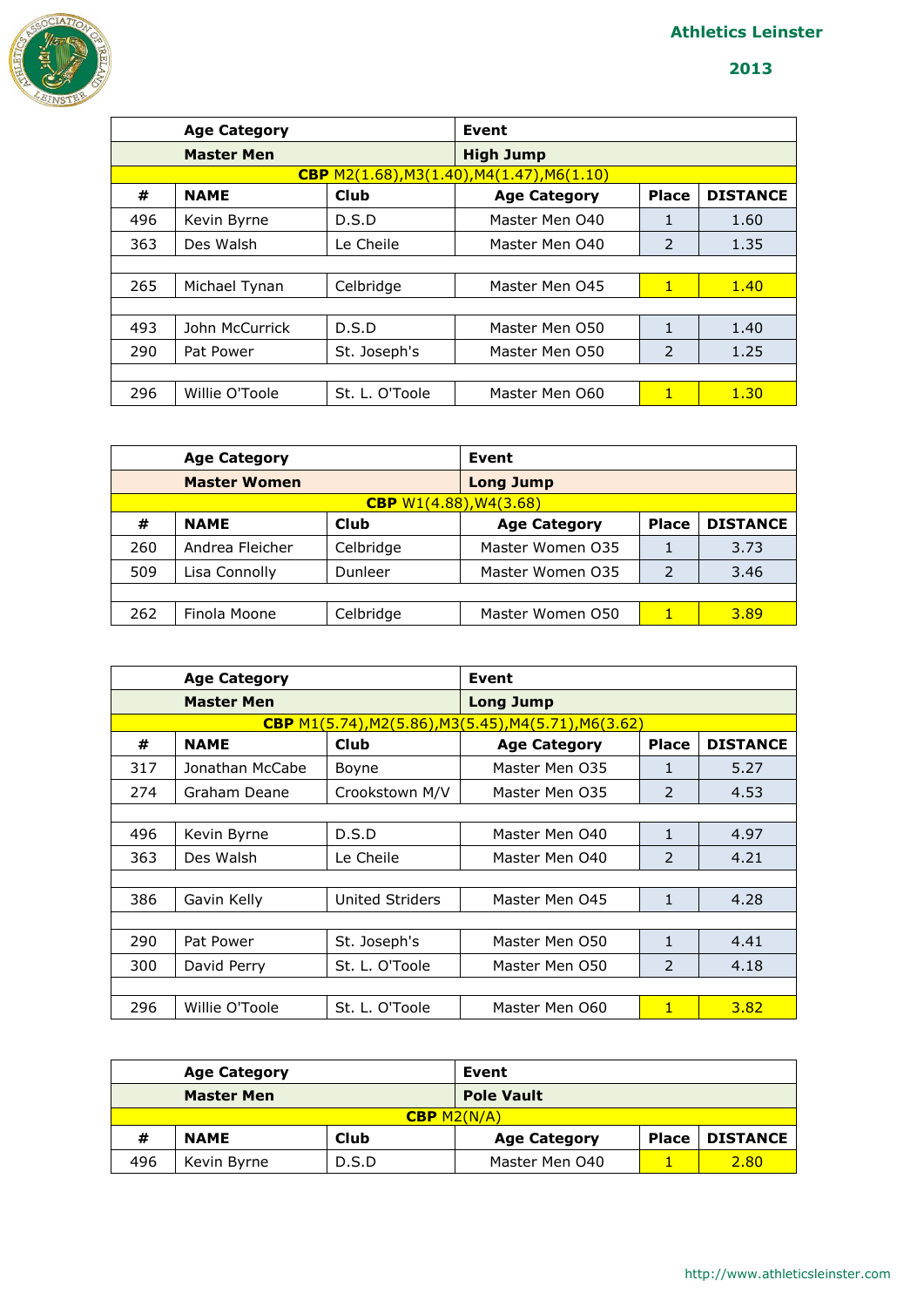

|     | <b>Age Category</b> |              | Event                                                                                    |                          |                 |
|-----|---------------------|--------------|------------------------------------------------------------------------------------------|--------------------------|-----------------|
|     | <b>Master Women</b> |              | <b>Shot Putt</b>                                                                         |                          |                 |
|     |                     |              | <b>CBP</b> $W1(9.93)$ , $W2(8.90)$ , $W3(9.39)$ , $W4(9.16)$ , $W4Gu(10.34)$ , $W5(8.3)$ |                          |                 |
| #   | <b>NAME</b>         | Club         | <b>Age Category</b>                                                                      | <b>Place</b>             | <b>DISTANCE</b> |
| 509 | Lisa Connolly       | Dunleer      | Master Women 035                                                                         | 1                        | 6.65            |
|     |                     |              |                                                                                          |                          |                 |
| 285 | Verena Fenlon       | St. Joseph's | Master Women 040                                                                         | 1                        | 8.62            |
|     |                     |              |                                                                                          |                          |                 |
| 322 | Jean Daly           | Na Fianna    | Master Women 045                                                                         | 1                        | 6.96            |
| 741 | Lisa Dixon          | Le Cheile    | Master Women 045                                                                         | $\mathcal{P}$            | 5.64            |
|     |                     |              |                                                                                          |                          |                 |
| 484 | Moira Aston         | Trim         | Master Women 050                                                                         | 1                        | 7.73            |
| 568 | Mary Barrett        | <b>GUEST</b> | Master Women 050                                                                         |                          | 10.39           |
|     |                     |              |                                                                                          |                          |                 |
| 494 | Lucy Moore Fox      | D.S.D        | Master Women 055                                                                         | 1                        | 9.16            |
| 323 | Ann Downey          | Suncroft     | Master Women 055                                                                         | $\overline{\phantom{a}}$ | 5.56            |

|     | <b>Age Category</b>    |                           | <b>Event</b>                                                          |                |                 |
|-----|------------------------|---------------------------|-----------------------------------------------------------------------|----------------|-----------------|
|     | <b>Master Men</b>      |                           | <b>Shot Putt</b>                                                      |                |                 |
|     |                        |                           | C.B.P M1(13.54), M2(12.82), M3(12.18), M4(12.31), M5(9.25), M6(11.78) |                |                 |
| #   | <b>NAME</b>            | <b>Club</b>               | <b>Age Category</b>                                                   | <b>Place</b>   | <b>DISTANCE</b> |
| 274 | Graham Deane           | Crookstown M/V            | Master Men O35                                                        | $\mathbf{1}$   | 10.65           |
| 319 | Santis Kaugars         | Boyne                     | Master Men 035                                                        | $\mathcal{P}$  | 8.92            |
| 548 | <b>Emmett McAviney</b> | Gowran                    | Master Men 035                                                        | 3              | 8.44            |
|     |                        |                           |                                                                       |                |                 |
| 372 | Joe Kelly              | <b>Brow Rangers</b>       | Master Men 040                                                        | $\mathbf{1}$   | 10.52           |
| 390 | P.J Doyle              | Sli Cualann               | Master Men 040                                                        | $\overline{2}$ | 3.94            |
|     |                        |                           |                                                                       |                |                 |
| 542 | Tom Rafferty           | <b>Tullamore Harriers</b> | Master Men 045                                                        | $\mathbf{1}$   | 10.52           |
| 315 | Seamus Fitzpatrick     | Portlaoise                | Master Men O45                                                        | $\overline{2}$ | 10.46           |
|     |                        |                           |                                                                       |                |                 |
| 316 | Phelim Joyce           | Cushinstown               | Master Men O50                                                        | $\mathbf{1}$   | 11.25           |
| 396 | Tom McGrane            | St. Peter's               | Master Men O50                                                        | 2              | 9.82            |
| 492 | John Territt           | St. Abban's               | Master Men O50                                                        | 3              | 9.78            |
|     |                        |                           |                                                                       |                |                 |
| 538 | James Dolan            | <b>Tullamore Harriers</b> | Master Men 055                                                        | $\mathbf{1}$   | 8.71            |
|     |                        |                           |                                                                       |                |                 |
| 296 | Willie O'Toole         | St. L. O'Toole            | Master Men O60                                                        | $\mathbf{1}$   | 10.30           |
|     |                        |                           |                                                                       |                |                 |
| 373 | Murty Kelly            | <b>Brow Rangers</b>       | Master Men 065                                                        | $\mathbf{1}$   | 9.48            |
| 329 | Tom Power              | Bagenalstown              | Master Men O65                                                        | $\overline{2}$ | 9.02            |
| 295 | Patrick Reilly         | St. Andrew's              | Master Men 065                                                        | 3              | 6.81            |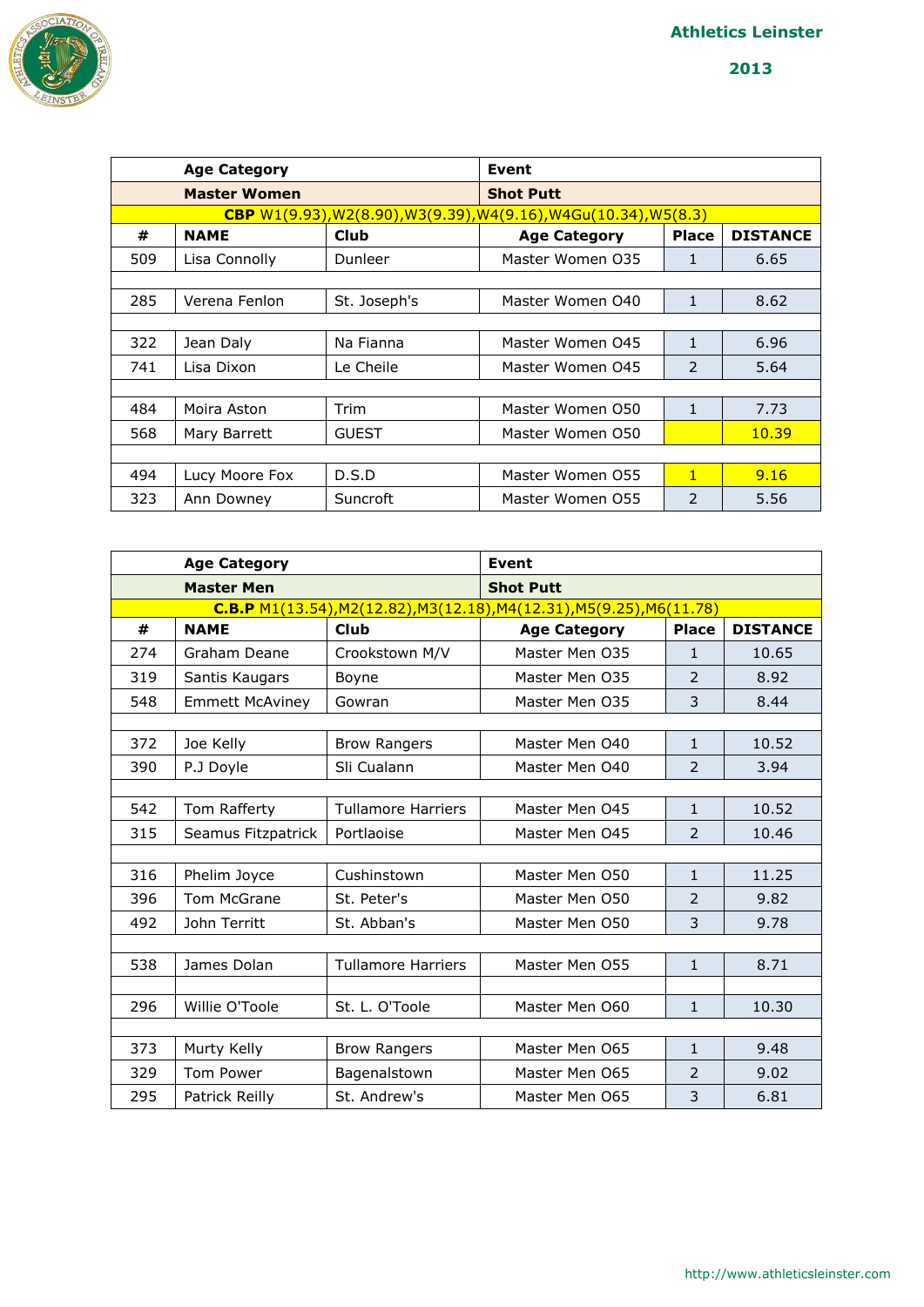



|                | <b>Age Category</b> |           | Event               |              |                 |  |
|----------------|---------------------|-----------|---------------------|--------------|-----------------|--|
|                | <b>Master Women</b> |           | <b>Triple Jump</b>  |              |                 |  |
| C.B.P W4(8.17) |                     |           |                     |              |                 |  |
| #              | <b>NAME</b>         | Club      | <b>Age Category</b> | <b>Place</b> | <b>DISTANCE</b> |  |
| 262            | Finola Moone        | Celbridge | Master Women 050    |              | 7.47            |  |

|                                           | <b>Age Category</b> |              | Event               |              |                 |  |
|-------------------------------------------|---------------------|--------------|---------------------|--------------|-----------------|--|
|                                           | <b>Master Women</b> |              | Weight              |              |                 |  |
| <b>C.B.P</b> W2(3.88), W3(4.78), W4(3.90) |                     |              |                     |              |                 |  |
| #                                         | <b>NAME</b>         | Club         | <b>Age Category</b> | <b>Place</b> | <b>DISTANCE</b> |  |
| 285                                       | Verena Fenlon       | St. Joseph's | Master Women 040    |              | 4.48            |  |
|                                           |                     |              |                     |              |                 |  |
| 322                                       | Jean Daly           | Na Fianna    | Master Women 045    |              | 3.89            |  |
|                                           |                     |              |                     |              |                 |  |
| 484                                       | Moira Aston         | Trim         | Master Women 050    | 1            | 5.24            |  |

| <b>Age Category</b>                                                |                     |                           | Event               |                          |                 |  |
|--------------------------------------------------------------------|---------------------|---------------------------|---------------------|--------------------------|-----------------|--|
| <b>Master Men</b>                                                  |                     |                           | Weight              |                          |                 |  |
| $C.B.P$ M2(8.01), M3(7.91), M4(8.52), M5(8.97), M6(6.01), M9(5.44) |                     |                           |                     |                          |                 |  |
| #                                                                  | <b>NAME</b>         | Club                      | <b>Age Category</b> | <b>Place</b>             | <b>DISTANCE</b> |  |
| 372                                                                | Joe Kelly           | <b>Brow Rangers</b>       | Master Men 040      | 1                        | 5.50            |  |
| 390                                                                | P.J Doyle           | Sli Cualann               | Master Men 040      | $\overline{\phantom{a}}$ | 2.78            |  |
|                                                                    |                     |                           |                     |                          |                 |  |
| 315                                                                | Seamus Fitzpatrick  | Portlaoise                | Master Men 045      | 1                        | 7.63            |  |
| 542                                                                | Tom Rafferty        | Tullamore Harriers        | Master Men 045      | $\mathcal{P}$            | 5.56            |  |
|                                                                    |                     |                           |                     |                          |                 |  |
| 492                                                                | John Territt        | St. Abban's               | Master Men O50      | $\mathbf{1}$             | 6.22            |  |
|                                                                    |                     |                           |                     |                          |                 |  |
| 538                                                                | James Dolan         | <b>Tullamore Harriers</b> | Master Men 055      | $\mathbf{1}$             | 6.28            |  |
| 501                                                                | Mick Kenny          | Kildare A.C.              | Master Men 055      | $\overline{\phantom{a}}$ | 5.82            |  |
|                                                                    |                     |                           |                     |                          |                 |  |
| 296                                                                | Willie O'Toole      | St. L. O'Toole            | Master Men 060      | $\mathbf{1}$             | 8.08            |  |
| 232                                                                | Thomas Clinton      | Navan                     | Master Men 060      | $\overline{\phantom{0}}$ | 6.10            |  |
| 233                                                                | Tom Feighery        | <b>Tullamore Harriers</b> | Master Men 060      | 3                        | 5.76            |  |
|                                                                    |                     |                           |                     |                          |                 |  |
| 294                                                                | <b>Thomas Toner</b> | St. Andrew's              | Master Men 075      | 1                        | 4.71            |  |